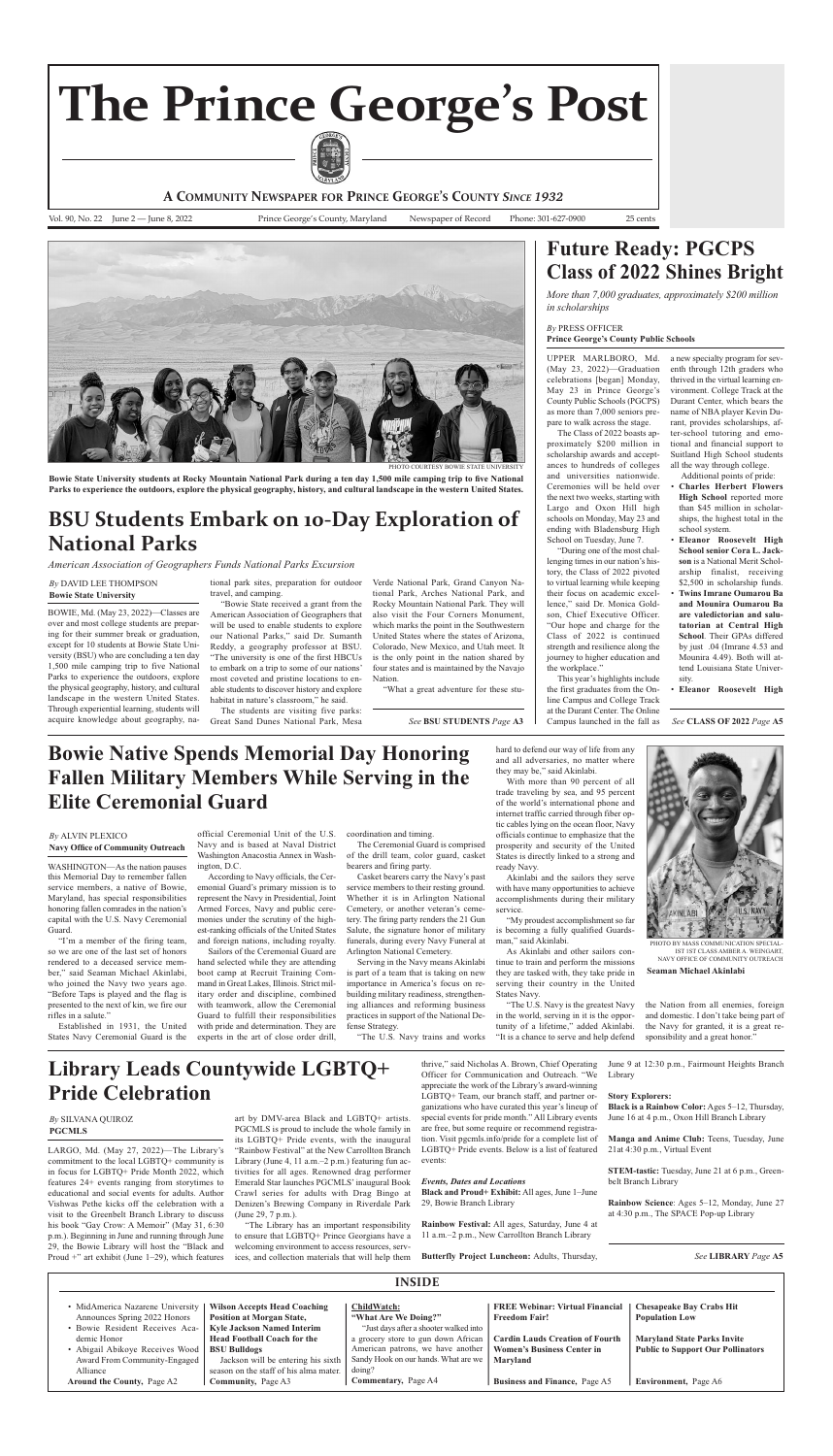#### **MidAmerica Nazarene University Announces Spring 2022 Honors**

OLATHE, Kan. (May 20, 2022)-MidAmerica Nazarene University recently announced its President's, Dean's List and Honor Roll for the spring 2022 semester. A total of 388 students qualified for one of the honors.

Following are MNU students named to the President's List, Dean's List and Honor Roll:

Bowie, MD: Benjamin Ballah, Honor Roll

All students in traditional programs carrying 12 semester hours or more with a term GPA from 3.2 to 4.0 may qualify for one of these academic honors. Neutral credit hours are excluded from the calculation and reduce the course load used to figure the honor. The President's List is a 4.0 grade point average for the semester; Dean's list ranges from 3.5 to 3.99; and the Honor Roll is 3.2 to 3.49.

MidAmerica Nazarene University is a private, Christian, liberal arts university of more than 2,000 students. Offering 60 plus traditional undergraduate areas of study, the university is also known for its accelerated professional and graduate programs. The campus is located on 105 acres in olathe, Kansas. more information may be found at www.mnu.edu.

#### **Bowie Resident Receives Academic Honor; Benedictine College Announces Honor rolls**

*—Carol Best, MidAmerica Nazarene University*

aTchiSon, Kan. (may 20, 2022)—Benedictine college has recognized those students who have distinguished themselves academically during the last semester. **Annalucia Duggan** of Bowie, mD, was recently named to the president's list for the spring semester, which ended may 10, 2022.

Any full-time student carrying a minimum of 12 hours and a perfect 4.0 grade point average through the spring term is named to the president's list. full time students with 12 hours and a grade point average of 3.5 are named to the Dean's List. Of the 2,059 students on campus for 2021–2022 academic year, 151 made the president's list and 667 made the Dean's List.

The Wood Award, established in 1996, honors Indiana students who have demonstrated an outstanding commitment to community engagement.

Abikoye, of Prince George's County, Maryland, started serving as a volunteer tutor at the Robinson Community Learning Center (RCLC) in South Bend during her sophomore year, developing an interest in how lack of access to quality educational opportunities may impact people from economically disadvantaged backgrounds.

"My time volunteering as a tutor helped me recognize the importance of having this consistent space for kids to be able to do their homework and to get help on a regular basis from people who care about them," she said.

As an intern, she noticed that there was a need for more STEM programming and used her biological sciences background to develop and host a workshop. "I remember around fifth grade I had exciting experiences in my science class, which made me interested in entering STem from an early age," she said. "I wanted to expose the students to a fun STEM activity that would give them an opportunity to explore any interests or talents they may have, so I organized a DNA extraction activity and I prepared microscope slides to show them plant cells and cheek cells."

founded in 1858, Benedictine college is a catholic, Benedictine, residential, liberal arts college located on the bluffs above the Missouri River in Atchison, Kansas. The school is proud to have been named one of America's Best Colleges by U.S. News  $&$  World Report as well as one of the top Catholic colleges in the nation by First Things magazine and the Newman Guide. It prides itself on outstanding academics, extraordinary faith life, strong athletic programs, and an exceptional sense of community and belonging. It has a mission to educate men and women within a community of faith and scholarship.

In her senior year, an expanded role with the RCLC through AmeriCorps allowed Abikoye to become more involved in programming. "When I was a tutor I worked with one individual at a time, but through the AmeriCorps appointment I've been able to take greater initiative with planning and leading programming for youth development," Abikoye said. "I've really been able to build relationships with the kids, and that has allowed me to serve the center better too."

*—Steve Johnson, Benedictine College*

Abikoye says her experiences at the RCLC have informed her goals for her future. "I'm actively trying to find ways to integrate my interest in health, medicine, public health and education."

#### **Abigail Abikoye receives Wood Award From Community-Engaged Alliance**

Abigail Abikoye, a senior biological sciences major with a minor in poverty studies, has been named the recipient of the Richard J. Wood Student Community Commitment Award from Community-Engaged Alliance. She is Notre

Brandywine-Aquasco<br>
by Audrey Johnson 301-922-5384

Lulama Moyo, assistant director of the Community-Engaged Learning program for the center for Social concerns, nominated abikoye for the award.

In addition to her work with the RCLC, in 2020 Abikoye completed an internship with the Shepherd higher education consortium on poverty, in which she says she gained deeper insight into the complexity of social issues. "Through this internship I learned that we need to really listen to people we seek to help in order to bring about effective, sustainable change."

During her time at Notre Dame, she was a member of the African Students Association, Notre Dame Biology Club, Science Undergraduate Diversity Council, Inclusive Excellence Committee and the Senior Leadership Committee for the Department of Biological Sciences and the Black Biological Science Majors Affinity Group. She was also on the advisory board of the Center for Career Development First Generation Careers Initiative.

Abikoye was recognized at an award ceremony April 8 in French Lick, Indiana. Along with the public recognition, she also received a cash gift.

"Jean-Pierre will succeed outgoing press secretary Jen Psaki, who held the job since Biden was inaugurated and is leaving to take an on-air role at mSnBc. Jean-pierre will be the first openly gay person to hold the position."

"Jean-Pierre is currently Psaki's second-in-command in the press office and hasseveral times handled the daily press briefings in which reporters' question, if not spar with, the administration's spokesperson on a variety of issues. last may, she became the first Black woman since Judy Smith, who was deputy press secretary for President George H.W. Bush, to host the daily press briefing. That was in 1991; if you track time by the hip-hop eras, it was the same year Tribe called Quest dropped The Low-End Theory, Public Enemy released Apocalypse "Ice Cube broke up with NWA and rappers still enunciated. in other words, a long time ago." information by Keith Reed.

Through a course with an internship component, abikoye continued to build on her relationships with the RCLC staff and students and learn more about the mission and the history of the center. "I was able to become better connected to the center and the staff and students there in ways that I didn't experience as a tutor."

Masks should be worn in indoor public places, health officials advise. masks are still required in congregate health care settings, public schools and libraries in Prince George's County and in any business or organization that chooses to require them.

Maryland COVID-19 cases have been steadily on the rise in Prince George's County and the state during the past six weeks, which health officials attribute to the omicron variant.

Congratulations to all the graduates of 2022. Good luck in all your future endeavors.

cheltenham united methodist church (11111 crain highway, cheltenham, maryland, 20623) is having a yard sale June 4 at 8 a.m.–12 noon. you are welcome to come out and check items that are for sale at the church during that time. we are also opening it up to the community to sell. you can find the information at https://www.cheltenhamumc.com/communityyard-sale/ Pastor Rachel B. Livingston Cheltenham United Methodist Church 302-230-6141.

The Prince George's Memorial Library System (PGCMLS) and Washington Nationals are teaming up to celebrate summer in Prince George's County for the third consecutive year. This year's initiative, Summer Prince George's, invites Prince Georgians of all ages to connect with their community by reading, attending library or partner events (in-person or virtually), visiting branch libraries, and engaging with library resources. Between May 16 and August 19, library customers may register for Summer Prince George's at pgcmls.info/summer and start logging reading, event, and online resource activities to earn badges and prizes.

Summer Prince George's is more than a traditional summer reading program, with exciting events for children, teens, and adults alike to discover their passions and get to know their local community.

The M-NCPPC, Department of Parks and Recreation in Prince George's County is proud to announce its upcoming renovation to Enterprise Golf Course in Mitchellville, MD. from memorial Day weekend to the end of July, the course will undergo an extensive upgrade to continue the Department's commitment to improve playing conditions.

Growing Bermuda Grass and ensuring proper soil adhesion is necessary during the hottest months to enable the grass to spread and grow quickly. Benefits of the renovation include:

- More sustainable, environmentally friendly golf turf
- less pesticide and fertilizer applications
- Latest and greatest golfing turf in the Mid-Atlantic region
- improved course conditions and playing surface during peak times
- fewer resources such as water, gas, electricity needed to maintain the course

Enterprise Golf Course and all short game practice facilities will be closed for renovation starting Friday, May 27. However, the driving range and golf shop will be open every day during renovation from 9 a.m.–7 p.m. The tentative Grand Reopening for the course is Saturday, July 30. for more information and updates, visit https://pgparks.com/5197/Course-Renovation-Updates.

abikoye plans to take a gap year, spending the summer interning as a research assistant with Clark Power, professor in the Program of Liberal Studies and executive director of play like a champion. She is also applying to medical schools.

He was born at the old Gallingers hospital in washington, the youngest of the five children of Marian and Kermit Stephens. His father died before he was born; his mother stayed on in the city but moved often.

*—Office of Media Relations, University of Notre Dame*

# TOWNS and NEIGHBORS

## **Around the County**

He served as a Motor-Transport Marine and was honorably discharged in 1972. In 1975 he married Cheryl Nesbitt. Eventually they settled in Morningside, possibly in the 1990s.

## **in & Around Morningside-Skyline** by mary mchale 301-735-3451

Gregg pursued his high school equivalency in corpus christi, Texas, received his trades certification though lincoln Technical institute, took college classes at Northern Virginia Community College and eventually became a master mechanic.

he is survived by his wife cheryl, children Joseph and Lillian, and three grandchildren, QuenTravious Anderson Heath, Octavin Stephens, and AvaTiana Heath.

**rOOT (WHiTE HOUSE PrESS SECrETAry)**

Park High School, 13800 Brandywine Road, Brandywine,

"White House press secretary Jen Psaki talks about incoming press secretary Karine Jean-pierre during a press briefing at the white house, Thursday, may 5, 2022, in washington. Karine Jean-pierre, who last year became the first Black woman in three decades to address the media from the white house briefing room, will soon take over that role full-time as the Biden Administration's press secretary."

The Mad Hatter's Celebration of Parents' Dinner will be held June 17, 6-9 p.m., in honor of father's Day (June 19) and Mother's Day (May 8). (Mother's day dinner was cancelled.) An Italianstyle meal will be served. fee is \$5 per person, tickets available at the Town hall.

The large Morningside meeting room is available for private functions. for information, availability and pricing, call 301-736-2300 monday thru friday, 8 a.m. to 5 p.m.

#### **MASKS**

A home at 4513 Reamy Drive in Skyline, just sold for \$435,000.

The annual Baywide Blue Crab Winter Dredge Survey estimates that the blue crab population is the "lowest abundance" observed since the survey began in 1990." It has dropped to 227 million—a record low.

I saw a notice that a flock of wild turkeys were spotted may 2 at the So. capitol (frederick Douglass) Bridge. Some were "flexing." (I had to look that up. it's a courtship display of the wild turkey.)

A baby skink was spotted on my front porch this week. i have a family of them living in the nearby ivy.

#### **CONGrATULATiONS**

congratulations to vincent woodard, grandson of Daniel & carolyn glee, who received a Bachelor of Science Degree from Lincoln University, PA, May 14, 2022. Dustana Nicol Wilson completed all the requirements and became a United States citizen on monday, may 9, 2022. Safiya Terry Joseph was inducted into zeta phi Beta Sorority, inc., alpha zeta chapter, Baltimore, mD on friday, may 13, 2022.

#### **CHELTENHAM UNiTED METHODiST CHUrCH**

#### **2022 MiSSiON NUTriTiON**

Free fresh seasonal produce-monthly distribution at Gwynn

Maryland 20613, Dyson Road Parking Lot. Distribution schedule June 21, July 19, August 16, September 20, 3–5 p.m.

#### **SUMMEr rEADiNG PrOGrAM WiTH WASHiNGTON NATiONALS**

"we are pleased to once again work with our friends at the Prince George's County Memorial Library System to encourage summer reading among Prince Georgians," said Gregory Mc-Carthy, Washington Nationals Senior Vice President, Community Engagement. "Through this program, we hope to help readers of all ages discover a passion for books while offering exciting incentives to help them meet their goal of reading at least 30 minutes a day, every day."

#### **ENTErPriSE GOLF COUrSE**

*Hope that everyone had a good and safe Memorial Day.*

Dame's 13th Wood Award recipient.

**Gregg Stephens, of Morningside, served in Vietnam**

Gregory Anthony "Gregg" Stephens died suddenly at his home in Morningside on May 14.

while attending high school, he received an army draft notice to join the fight in the vietnam war, but he enlisted , instead, in the Marine Corps December 19, 1970. he chose the marines because Marines "never leave a man behind," and should he die, he knew his remains would at least return to his mother.

Services were held may 28 at Bethel Free Methodist Church in Fort Washington.

#### **Town of Morningside: celebrating parents**

The Town had a successful Spring cleanup, with many taking advantage of the Shred Truck, available from 9 to noon. Also, 30 animals got their annual shots.

Two meetings are coming up: the work Session, June 7, and Town meeting, June 21. Both meetings are in the Town hall, beginning at 7 p.m.

#### **Neighbors & other good people**

a very happy Birthday to Donald Young, longtime Camp Springs resident, who turned 100 on May 5. A Drive-By of friends and family helped him celebrate the occasion.

Julie Koch-michael, former resident, emailed that she would be flying into to Bwi on June 8 for a stay with her brother Robert and his wife for three days before they all drive to Maine and ferry out to an island for a week on the water.

Larry Glaubitz, son of the Mayor Jerry and Jean glaubitz, called me this week for a chat. He and Bonnie now live in a waterfront home down in Hollywood, Md. He keeps in touch with other Morningsiders, such as Paul Chase who crabs with him. paul's wife Susan is also a Morningsider; she was an Embrey. Larry retired from the capitol heights fire Department, the last of the many departments he served with. One of them was #27, Morningside. VFD.

larry asked me about the hathaways who used to live on Ridgecrest. Do any of you, Dear Readers, have information about them? call me.

Butch Kent, longtime manager at Tommy's Auto Care on Suitland Road, has retired.

#### **Graduates**

Kow Simpson, a graduating senior at

Bishop McNamara High school in forestville, will be attending harvard University this fall, where he plans to pursue a degree in biomedical engineering. He turned down a full-ride offer from Northwestern University, as well as acceptances from Brown, Duke and Emory University/Oxford College. He is the first student from McNamara to be accepted into Harvard since 2008.

call or email (muddmm@aol.com) with news of your graduate.

#### **Changing landscape**

The Sky Bridge at Town center, in Upper Marlboro, is open for reservations. It features "stunning residences for active 55+ adults and will soon offer new residences with life-enriching opportunities in Independent Living, Assisted Living, and Memory Care." For information call 240-509-3912.

#### **Wildlife**

#### **Book notes**

Maryland Humanities recently announced Naima Coster's "What's Mine and Yours" as its 2022 One Maryland

*See* **MOrNiNGSiDE** *Page* **A7**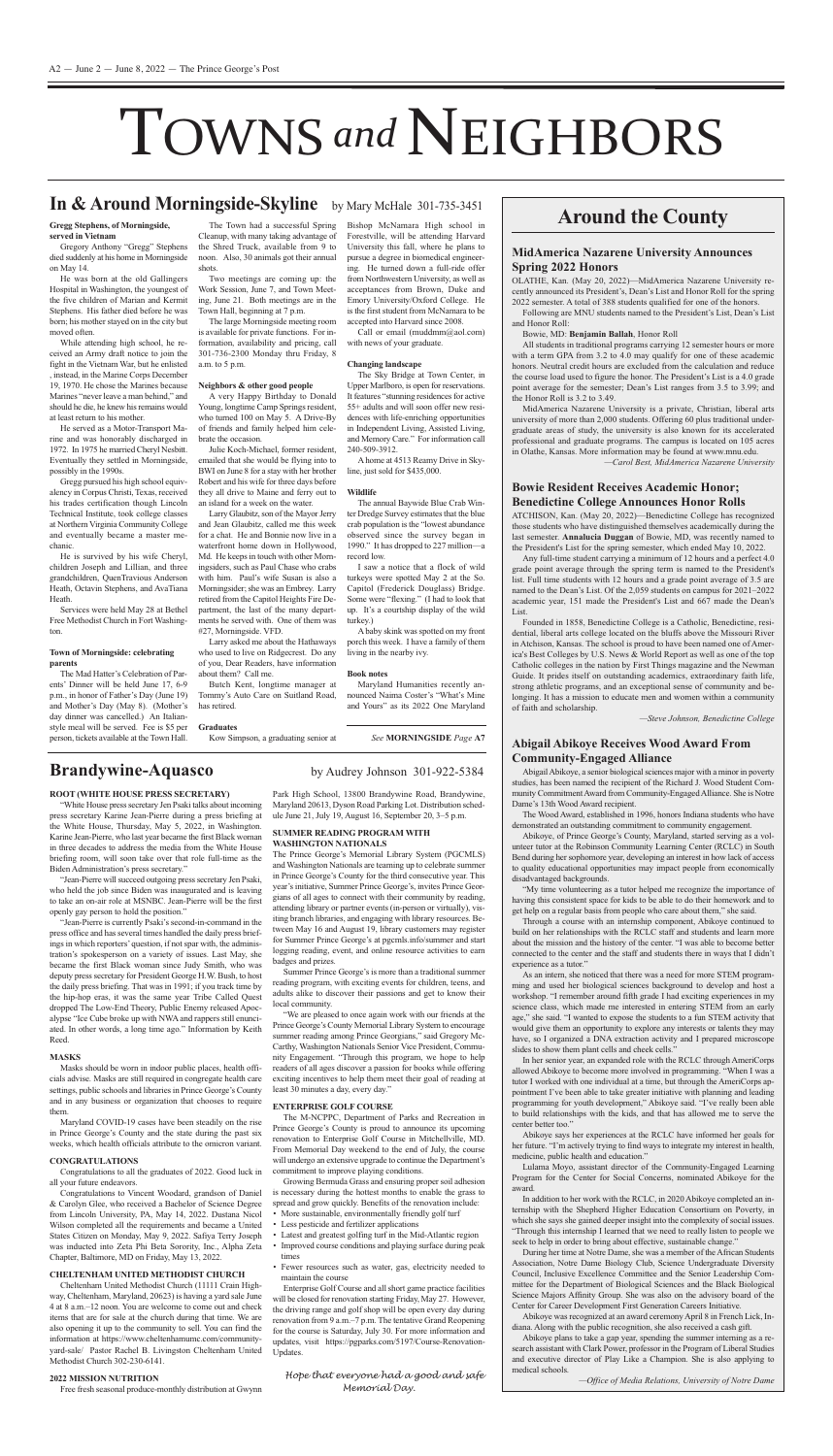"I want to express my sincere appreciation to the administration, students, alumni, coaches, supporters, and the young men that allowed me to serve as their head football coach," said wilson. "we have had the opportunity to build a special program that allows young men to thrive on and off the football field. Bowie State University has been great to me in my personal and professional development and I am forever grateful for the 13 years that I was granted the opportunity to serve at the helm."

wilson led the Bulldogs for 13 seasons where he achieved three straight Central Intercollegiate Athletic Association (CIAA) conference championships, in 2021, 2019 and 2018; five NCAA playoff berths; and three CIAA Coach of the year honors. with the programs first ever appearance in the NCAA football quarterfinals in 2021, wilson became the program's first CIAA coach and second minority since 2011 to win the prestigious American Football Coaches Association (AFCA) National Division II coach of the year back on Jan. 10 at the national convention.

Kyle Jackson will take over the Bowie State football program as interim head coach for the 2022 season. Previously, Jackson was promoted to Defensive coordinator after spending the past five seasons as the recruiting coordinator and linebackers coach.

Jackson will be entering his sixth season on the staff of his alma mater. The Baltimore, md., native has been instrumental in the Bulldogs success since returning for his second stint. Prior to his return to BSU, Jackson spent the 2015 season at Division II Emporia State University as a Defensive Graduate Assistant. Jackson worked specifically with the defensive ends. He helped coach a defensive unit who increased their sack total from 18 in 2014 to 41.5 in 2015. The Hornets finished #7 in the nation after losing in the Quarterfinals of the Division II NCAA Playoffs.

"i enthusiastically support the appointment of Coach Jackson as my successor. Under his leadership, Bowie State University Football will continue to soar," said Wilson. "I've had the opportunity to coach and develop him as a key member of my staff over the years. we have been able to build a solid coaching family at BSU, one that has the ability to lead young men, and I look forward to coach Jackson building on the foundation that has been established."

Before Emporia State, Jackson spent the 2014 season as an assistant to the Director of Football Operations at Georgia State University (FBS) where he gained a lot of knowledge of the game both onand-off the field working closely with the recruiting coordinator and coaching staff.

clyde Doughty, vice president for Athletics and Recreation, said Kyle Jackson is the right person to take on leader-

Jackson received his Bachelors of Science in Sport Management from Bowie State University. Jackson is a proud member of Omega Psi Phi Fraternity Incorporated.

In commemoration of Juneteenth, please join Marietta House Museum and the voices of woodlawn for "walk of Witness: Recalling the Enslaved Community" at Marietta House, on Saturday, June 11, 1–3pm.

> ship of the Bulldogs at this time. "Damon wilson has left his mark providing sound leadership for the football program while being very intentional in developing young men academically and athletically," said Doughty. "As a former student-athlete and BSU graduate, who has tutored under coach wilson for the last six years, Jackson is prepared for this opportunity. his transition into the interim head football coach position will provide continuity for the program and enable our student-athletes to continue their race to excellence in the classroom and on the field of competition."

In partnership with The Voices of woodlawn, this presentation will give voice to the long silenced enslaved community at historic plantations. maryland poets Diane wilbon parks, patrick wash-

ington, Sylvia Dianne "Ladi Di" Beverly and Hiram Larew confront the sadness, anger, and injustice of the past and its haunting legacy. They are joined by poet and harmonica player, cliff Bernier, and by Native American poet, Edgar Silex.

"Bowie State has been home to me since 2007! I've had the opportunity to play for and coach alongside coach wilson during his tenure here at Bowie State University," said Jackson. Winning is important but so is building character and developing young men, which is something coach wilson always emphasized. i look forward to leading this program



PHOTOS COURTESY BOWIE STATE UNIVERSITY **ATHLETICS** 

and continuing the tradition of winning on and off of the football field."

WASHINGTON (May 24, 2022)—Waymap, the world's most accurate and inclusive navigation app that guides usersindoors and outdoors, today debuted at metro's Brookland railstation. The groundbreaking tool, in partnership with Columbia Lighthouse for the Blind, will significantly expand travel and community convenience for blind and visually impaired people in the washington, DC metropolitan area. Plans are in place to continue to expand the app for those with hearing and other impairments.

Waymap, which is free to all users and does not use GPS, is accurate up to three feet of a destination and can operate regardless of cellphone signal strength. The step-by-step audio directions direct users from their front door to their office, to the theater, or any location with independence. The app's directions are specific, instructing the user exactly how many steps to take and how many degrees to turn to face a train door, for instance, while also providing valuable contextual information.

waymap will be rolled out more broadly in phases with the goal of deploying the app at up to 30 Metro train stations and nearly 1,000 bus stops by September of this year. The app is scheduled to be working across the entire Metro system by early 2023.

> a four-year starter (2007–2010) at the linebacker position for the Bulldogs, Jackson was known for his strong leadership and knowledge of the game, Jackson was named team captain in both the 2009 and 2010 seasons. Jackson was an influential leader on the 2009 defense that finished ranked No. 1 in the nation in total defense.

for the most up-to-date information on Bowie State University Athletics and its 13 varsity sports teams, please visit www.bsubulldogs.com.

According to Perkins School for the Blind, more than 7 million Americans have vision impairments—a significant population that traditional navigation apps do not fully engage. The app will HELP give back the freedom of movement to the 3.6 million Americans with travel-limiting disabilities that the U.S. Department of Transportation reports do not leave their homes. Waymap, the preferred choice of navigation for people with visual impairments and other disabilities, makes it easy for people to come together and build community.

"It's part of our mission to make Metro accessible to all people at every walk of life," said Metro Executive Vice President and Chief Financial Officer Dennis Anosike. "Our ability to share data that strengthens projects like these is important to our role of creating equity in transit for our customers."

"We are proud to serve as a partner alongside Waymap and Metro," said Columbia Lighthouse for the Blind President and CEO Tony Cancelosi. "Our Columbia Lighthouse for the Blind team validates the usefulness of Waymap's routes for people with vision loss. This technology allows our community of people with vision loss to navigate safely on the Metro system and beyond."

"Under the leadership of Mayor Muriel Bowser, DDOT has made a longterm commitment to safety and equity as we continue to improve our multimodal transportation network," said Everett Lott, Director of the District Department of Transportation (DDoT).

Waymap is the gold standard in navigation for metropolitans that prioritize inclusivity and access for all residents and visitors.

poems will be read as visitors walk the hallowed grounds and stop at various places around the historic house to hear the history of the enslaved and the poems by the Voices of Woodlawn poets. Guests are invited to share their thoughts, write, and journal as they hear the stories and poetry. paintings by Diane wilbon parks

will be on display.

This is a FREE event. Light refreshments will be served during a meet-thepoets following the program. for more information and to register, please email Stacey.hawkins@pgparks.com or call 301-464-5291. Recommended for ages 8 & up. Please leave pets at home.

The L.H. Farmer's Market will also be at Marietta from 9 a.m.-1p.m.

marietta is located at 5626 Bell Station Road, Glenn Dale, MD 20769 and is a property of the Maryland-National capital park and planning commission.

The national parks system has been referred to as America's best idea, yet not all Americans

valuable national treasures. Recent studies estimate that only 1.2–6% of visitors to national parks in the United States are African American, which is considerably lower than the 13% of the U.S. population that is African American.

are able to engage with these Black American West Museum "African Americans have made major contributions in the Rocky Mountain and desert Southwest regions of the United States," said Professor Reddy. "My goal is to take students to various areas where African Americans are a part of the cultural landscape such as The

and the Five Points Neighborhood in Denver, and the fort Garland Museum and Cultural center (Buffalo Soldier exhibit) in Fort Garland, Colorado."

> In addition to Days and Jackson, the eight other BSU students participating on the 10 day National parks camping trip are Kevon allen, a sophomore and elementary education major; alma Bangura, a junior majoring

"In the future, students will be required to create a video, write a paper, blog, or publish on a topic of their choice that is related to what they saw, experienced, and learned on the trip. They will also be eligible to receive 3–6 independent study credits in geography," said professor Reddy.

"Today marks an important milestone for the blind and visually impaired community that live and travel in the DC Metro area," said Waymap CEO and Founder Tom Pey. "Mobility is not a luxury. It is, in fact, a human right. As a blind person myself, we created Waymap because current mass market navigation systems are not accurate or detailed enough to direct people to their precise destination, and none of them consider the importance of indoor navigation. waymap completely changes the navigation landscape for people who need audio directions that allow for them to arrive within mere feet of their destination. We are grateful to have Washington, DC as a partner for this important moment in progressing equity and accessibility."

> Bowie State University (BSU) *is an important higher education access portal for qualified persons from diverse academic and socioeconomic backgrounds, seeking a high-quality and affordable public comprehensive university. The university places special emphasis on the science, technology, cybersecurity, teacher education, business, and nursing disciplines within the context of a liberal arts education. Visit bowiestate.edu.*

"This is the type of exciting investment we have come to expect in washington, Dc: an innovative technology that enhances equity and accessibility, made possible by a public-private partnership," said former DC Mayor Anthony Williams. "As Washingtonians and tourists come back to city life, Waymap's technology will help more people experience all that washington Dc has to offer."

waymap was founded by Tom pey who lost his sight at the age of 39. The app's technology is accurate up to 3 feet throughout one's journey. After a recent trial by Arriva Rail London and Waymap in the UK between two different stations, 100 percent of participants said they would be somewhat or much more likely to use public transportation if waymap was available. it is

a constant travel companion for all people in an unfamiliar location.

The current phase of the app is intended specifically for blind and visually impaired people, but future iterations will address the needs of those with other reduced mobility challenges.

waymap *is a precision navigation system that gets you exactly where you want to be without a need for GPS, mobile signals, or any fixed infrastructure. That means it can operate underground or in buildings as well as outdoors. It works by loading detailed mapping data onto your smartphone and combining that with 'dead reckoning' technology that's already there, turning a phone into a very reliable, precision wayfinding device. It will be of particular value to blind people and those with some other disabilities, but there are potential benefits for everyone. Users who have tried it often describe it as potentially life-changing.*

# COMMUNITY

#### *By* JoliSa williamS **Bowie State University Athletics**

Bowie, md. (may 26, 2022)—Bowie State head football coach Damon wilson announced [last] Thursday morning that he will be taken the head coaching job at Division I and Football Championship Subdivision (FCS) member Morgan State University in Baltimore, Md.

#### *By* preSS officer **Waymap**

# **Wilson Accepts Head Coaching Position at Morgan State, Kyle Jackson Named interim Head Football Coach for the BSU Bulldogs**

**Damon Wilson will be taken the head**

**coaching job at Morgan State University in Baltimore.**

#### *By* STacey hawKinS **Marietta House Museum**

## **Marietta House Museum and the Voices of Woodlawn present: "Walk of Witness: recalling the Enslaved Community**

## **Major Step Forward for Accessibility on Metro and Public Transportation in DC Area Through Waymap Navigation and Columbia Lighthouse for the Blind**

*Multiple organizations for visually impaired people launch navigation app to increase travel accessibility at Braddock Road, Brookland, and Silver Spring Metro stations and will be rolled out in phases across Metro's system*

dents and what a great way to connect them with the special and irreplaceable geographies of the American Southwest," said Gary Langham, Executive Director of the American Association of Geographers. "We're grateful that Dr. Reddy approached us with such an imaginative proposal for funding through our Bridging the Digital Divide program."

"This has been such a great experience," said zoey Days a junior biology major at BSu. "Great Sand Dunes National Park and Preserve is just breath taking," she said. "I was also impressed with the stone arches formed over millions of years that I saw at Arches National park. The trip has given me hope and made me believe that the world is not as bad as many people think," said Days.

"i met people from around the world who came to visit our national parks," said Kwari Jackson, a BSU sophomore history major. "Visiting the parks was a treat. camping outside in a tent, nature, Grand Canyon, the Arches, and the other sites were much more than I ever imagined. i'll definitely come back," he said.

in government; malaika Dixon, a senior computer science major; Kalil Greenfield Jr., a sophomore history major; Ayen Kuol, a computer science graduate student; Rodah Ngorem, a sophomore majoring in nursing; Bridget oppong, a junior computer technology major; and Mark Sims Jr., a freshman majoring in communication.

#### **BSU Students from A1**



**Kyle Jackson is interim head coach for the 2022 season.**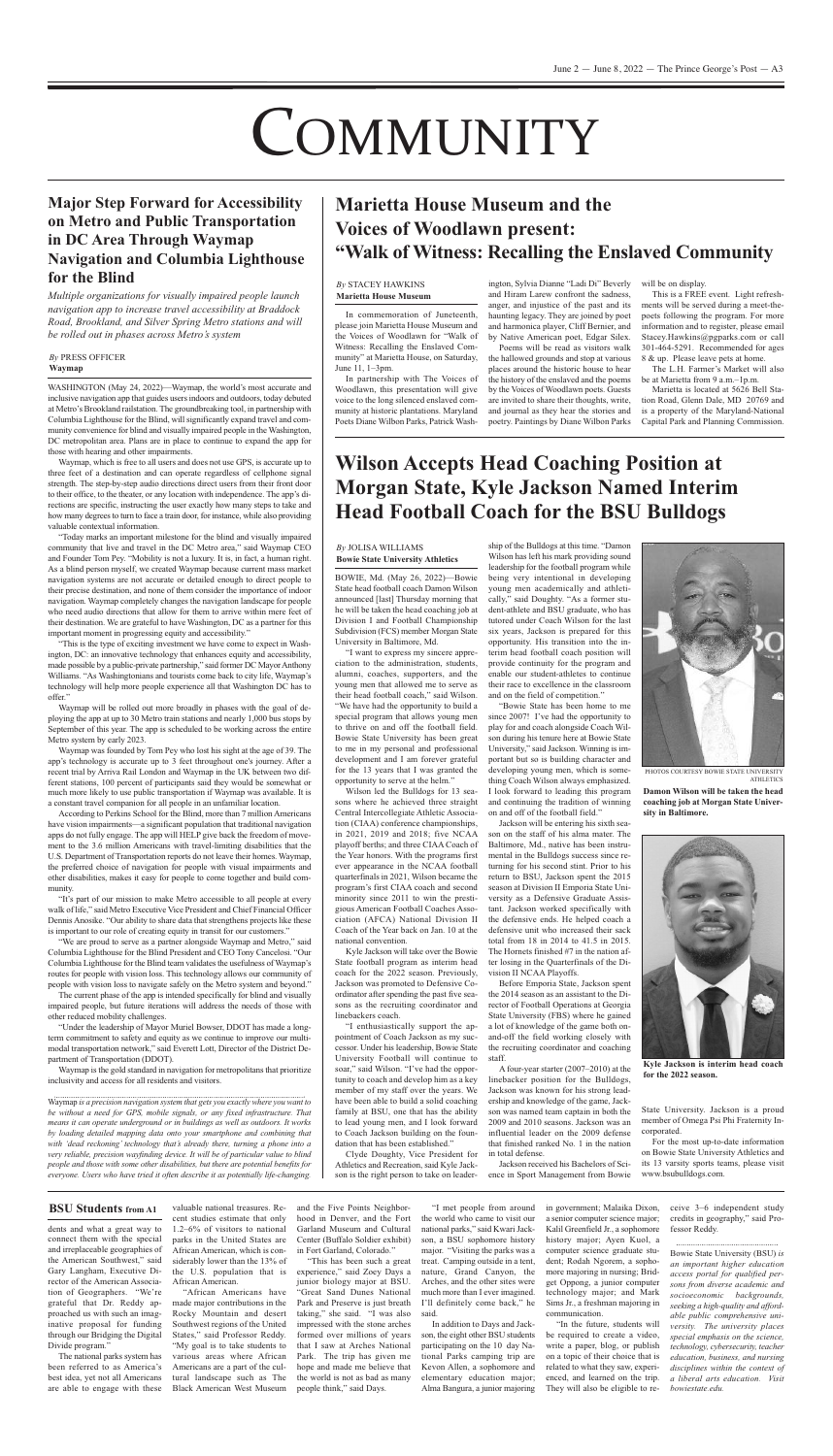The funerals for the ten Black community members who were murdered while grocery shopping in Buffalo on May 14 are not even over—but it happened again.

This time, children. Thursday should have been the last day of school and the start of summer vacation for teachers and students at Robb Elementary School in Uvalde, Texas. Instead, on Tuesday, 19 fourth graders and two of their beloved teachers were shot to death in their classroom. They were murdered by a shooter who had legally purchased two AR-style rifles and 375 rounds of ammunition starting on May 17, the day after his 18th birthday. As our colleagues at the children's Defense fund-Texas put it, "The only thing extraordinary about yesterday'stragedy in Uvalde is how ordinary it is." What a shameful indictment of our nation's failure to act and protect children.

Senator Chris Murphy (D-CT) struck a chord with millions of Americans as he spoke passionately on the Senate floor hours after the shooting. Senator Murphy was the Congressman representing Newtown,

connecticut when 20 first graders and six adults were shot to death at Newtown's Sandy Hook Elementary School in December 2012, so he is no stranger to responding to indescribable tragedies. He is also no stranger to watching many of his colleagues respond to gun tragedies by defiantly refusing to take action to protect children, not guns. On Tuesday, Senator Murphy asked all of them: "What are we doing?":

this country. And nowhere else. Nowhere else do little kids go to school, thinking that they might be shot that day. Nowhere else do parents have to talk to their kids as I have had to do about why they got locked into a bathroom and told to be quiet for five minutes just in case a bad man entered that building. Nowhere else does that happen except here in the United States of America. And it is a choice. It is our choice to let it continue . . .

"what are we doing? why are we here? what are we doing?"

Texas Governor Greg Abbott and Texas Senator Ted cruz had both been scheduled to join former president Donald Trump among the featured speakers for the National Rifle Association (NRA)'s national convention in Houston on May 27. In 2015, Governor Abbott said on Twitter: "I'm EMBARRASSED: Texas #2 in nation for new gun purchases, behind

"Just days after a shooter walked into a grocery store to gun down African American patrons, we have another Sandy hook on our hands. what are we doing? There were more mass shootings than days in the year. Our kids are living in fear every single time they set foot in the classroom because they think they're going to be next. what are we doing? why do you spend all this time running for the United States Senate? why do you go through all the hassle of getting this job, of putting yourself in a position of authority, if your answer is that as the slaughter increases, as our kids run for their lives, we do nothing. what are we doing? why are you here if not to solve a problem as existential as this? This isn't inevitable.

CALIFORNIA. Let's pick up the pace Texans." following the mass shootings at a Texas church in 2017, a Texas high school in 2018, and the back-to-back mass shootings in El Paso and the Midland-Odessa area in August 2019, Texas lawmakers responded by making it easier rather than harder to buy

Gun violence is now the leading cause of death for children and teens in our nation. A child or teen is killed with a gun every two hours in America. More preschoolers under 5 are killed with guns than police officers in the line of duty each year. In a nation where nearly all voters support common sense gun safety legislation like universal background checks and twothirds of voters support a nationwide ban on the sale of assault weapons, it doesn't have to be this way.

mony on April 26 was attended by Prince George's Community college president falecia D. Williams, Ed.D.; Prince George's community college foundation Board of Directors chair larry R. Spriggs; Prince George's community college foundation

Executive Director Brenda Mitchell; PepsiCo Foundation Director of U.S. State & Local Government Affairs, Mid-Atlantic, Deriece K. Harrington; and pgcc students, faculty, and staff.

what are we doing? politicians who immediately say things like "now is not the time to politicize this" almost inevitably actually mean "it will never be the time." Too many of these leaders have no intention of taking any steps to prevent this. They do not want to act. They are not going to stand up to the gun lobby. They are not willing to protect children instead of guns.

"Many of our eligible Black and hispanic students are first-generation college students or are facing issues that make the assistance provided by the PepsiCo Uplift Scholarship Program essential to achieving their goals."

Student Lum Aweh Fuh Bridget will graduate from prince George's Community College on May 26. She credits the PepsiCo uplift Scholarship for her suc-

Launched in March 2018, there are already 590 schools in 50 states with all Kids Bike Kindergarten pe programs.

> site of four of the nation's ten deadliest mass shootings, including the deadliest mass shooting at a place of worship, the deadliest mass shooting at a military institution, and, after the murders of these 19 children and their teachers, the second deadliest school shooting. Does this make Governor Abbott proud? Or will this shooting finally be enough to lead some of our elected politicians to new choices?

The Kindergarten PE Program is designed for children of all abilities and hopes to instill healthy habits at a young age. "One of the best ways to get kids active is to get them excited about bicycles," says all Kids Bike board member Ryan McFarland, "It's a skill that is going to serve them in life."

Strider Education Foundation *and* All Kids Bike*: All Kids Bike is a national movement led by the Strider® Education Foundation to place Kindergarten PE*



**Publisher/Senior Editor** legusta floyd **Editor** Lisa Duan

what are we doing?

\*\*\*

o god, forgive our rich nation where toddlers and school children die from guns sold quite legally.

o god, help us never to confuse what is quite legal with what is just and right in your sight.

Prince George's County, Md. Member National Newspaper Publishers Association, and the Maryland, Delaware, District of Columbia Press Association. The Prince George's Post (ISSN 10532226) is published every Thursday by the New Prince George's Post Inc., 15207 Marlboro Pike, upper marlboro, md. 20772-3151. Subscription rate: 25 cents per single copy; \$15 per year; \$7.50 senior citizens and students; out of county add \$1; out of state add \$2. periodical postage paid at Southern md. 20790. Postmaster, send address changes to Prince George's Post, P.O. Box 1001, upper marlboro, md. 20772-3151.

community college (pgcc) for Black and Hispanic students. The program also provides coaching, job placements, and access to high-demand career fields. Removing barriers to student success is also included. The check presentation cere-

ANNAPOLIS, Md. (May 25, 2022)—We are all feeling the effects of surging gas prices, which have become a global problem and result from big oil taking advantage of global uncertainty to make record-shattering profits.

furthermore, temporary tax holidays have long-term consequences. as fuel prices rise, so too do the costs of maintenance and construction in our transportation sector. Ensuring the safety

"Student success is one of the

highest priorities of this college," said PGCC President Williams. "The Uplift Scholarship program is life-changing for many of our students. we are very grateful to the PepsiCo foundation for providing the kind of support that gives our students the ability to achieve their dreams."

We have a duty to Marylanders to protect their health, safety, and economic security, and will continue to work with others to ease the burden marylanders are facing due to rising prices. The problem is not the marginal impact of \$0.06 inflation adjustment to the wholesale gas tax. The problem is big oil companies exploiting global uncertainty to drive the price of gas to more than \$4 a gallon.

"life is full of challenges that can derail the best-laid plans," said Brenda mitchell, executive director, Prince George's Community college foundation.

all Kids Bike® is a national program on a mission to teach every child in America how to ride a bike. They are currently working to bring the all Kids Bike Kindergarten PE Program to Laurel Elementary School. The program equips schools with everything they need to teach children how to ride; teacher training and certification, a structured 8-lesson curriculum, a fleet of Strider® 14x Bikes, pedal conversion Kits, fully-adjustable helmets, and

a five-year support plan.

community School coordinator, Ashley Good, who applied for the program said: "we work diligently each year to provide these for our students through clubs, assemblies, and extended learning programs, but due to budget constraints, we are not always successful to reach all students to the extent we would like. laurel has wanted to implement a bike program as part of the physical education program for several years and we strongly believe that in doing so, it will give students the chance to build confidence and trust

alongside learning a new skill."

To learn more about the program or make a donation, please visit: https://stridereducationfoundationbloom.kindful.com/laurel-elementaryschool-2022/laurel-elementary-school

*Learn-To-Ride Programs into public schools for free, using donations from individuals, businesses, and organizations. The Strider Education Foundation, a 501(c)(3) organization, was formed in 2017. The Strider Education Foundation believes that learning to ride can help*

*everyone lead a happier and healthier life. Through the development of a proven Learn-To-Ride curriculum and donations of the world's most advanced training bikes, the nonprofit organization makes riding available, safe, easy, and fun for everyone.*

*See* **UPLiFT** *Page* **A5**

phoTo courTeSy of STriDer eDucaTion founDaTion

#### *By* preSS officer **Strider Education Foundation, inc.**

LAUREL, Md. (May 26, 2022)-Kindergartners at Laurel Elementary School may soon be riding bikes in their PE classes.

> **General Manager/ Legal Advertising Manager** Brenda Boice **Administrative Assistant/ Billing** -

**Legal Advertising Assistant** Robin Boerckel **Web Manager** Kyler Quesenberry

# **COMMUNITY**

### **Marion Wright Edelman**

*President Emerita, Children's Defense Fund*

## **ChildWatch: "What Are We Doing?"**

## **Laurel Elementary School Seeks Donations for Kindergarten Biking Program**

*Every kindergartner would have the chance to learn to ride a bike in school*

### *The Prince George's Post*

The Prince George's Post p.o. Box 1001 15207 marlboro pike upper marlboro, mD 20772-3151 Phone: 301-627-0900 • Legal Fax: 301-627-6260 email: pgpost@gmail.com Contents © 2022, The Prince George's Post





## **The PEPSiCO Foundation and Prince George's Community College Support Black and Hispanic Student Success Through the Uplift Scholarship Program**

*A \$400,000 check funds Scholarships, coaching, and job placements*

## **Joint Statement of Senate President Ferguson, Speaker Jones on Suspending Maryland's Wholesale Gas Tax Adjustment**

#### *By* SonJi Joyner **PGCC**

LARGO, Md. (May 26, 2022) a recent \$400,000 check presented by the PepsiCo Foundation funds the Uplift Scholarship Program at Prince George's

The suggested elimination of the six-cent per gallon inflation adjustment on wholesale gas purchases would not result in marylanders seeing a price reduction at the pump but would be a loss of over \$200 million in funding dedicated to ensuring the safety of our State's roads and bridges.

and integrity of maryland's roadways, bridges, and transit systems is critical. we cannot have a reliable transportation network that regularly experiences failing conditions due to insufficient funding and deferred maintenance.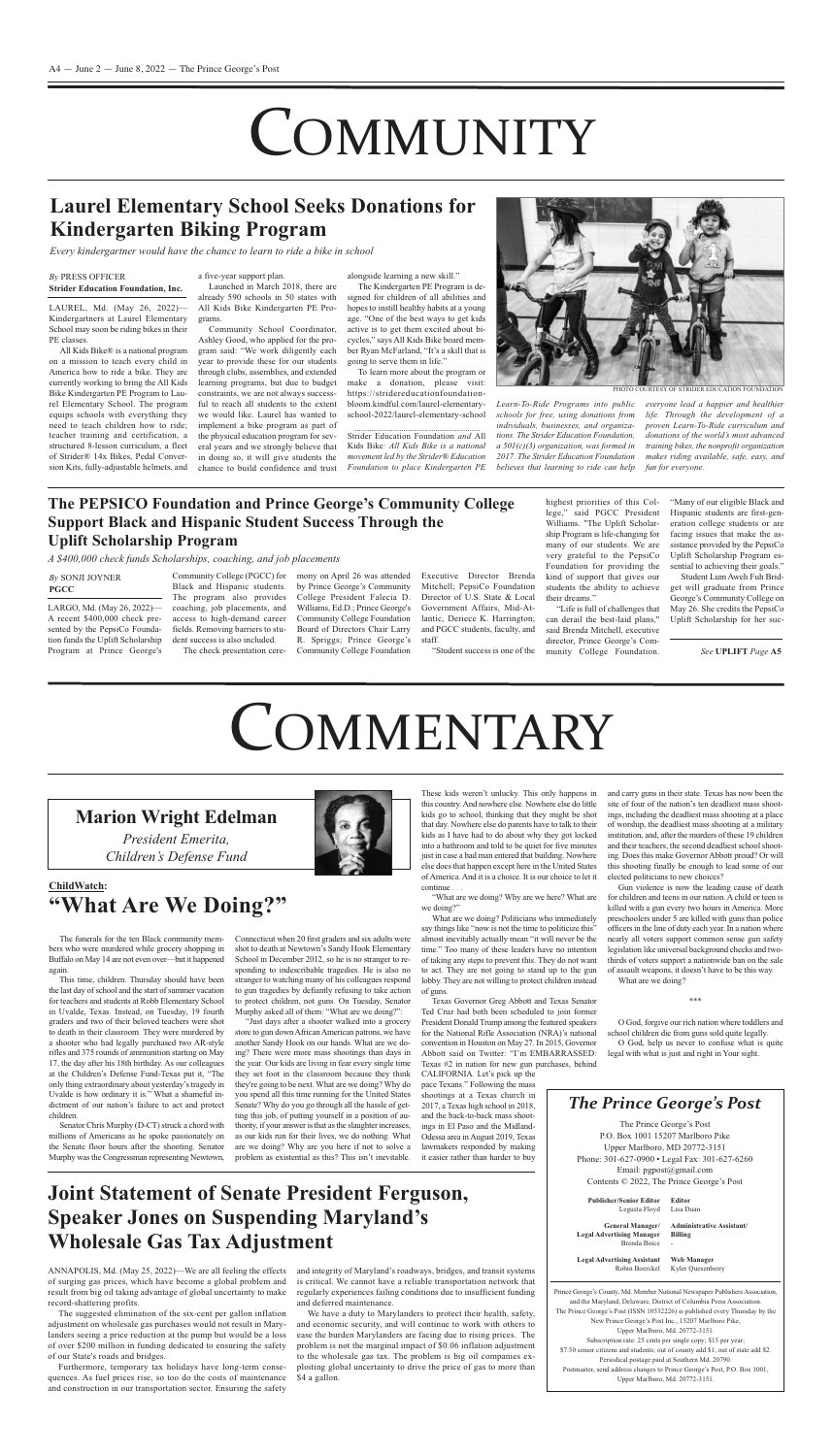for more student success stories, photo galleries and a list of upcoming ceremony dates, visit the all-things-graduation hub future Ready: https://www.pgcps.org/future-ready.

- **Gwynn Park High School valedictorian DaMarr Savoy** always competed with his siblings to see who could get the highest grade point average. He earned a 4.24 GPA and will attend the University of maryland and major in computer science with a minor in business.
- **DuVal High School senior Lester Paz** will be the first in his family to attend college. Paz, a student in the school's Aerospace Engineering and Aviation Technology Program, will major in bioengineering at the University of Maryland (UMD). Paz is one of seven seniors who received the C.D. Mote Jr. Incentive Award, a full four-year scholarship to UMD.
- **Tall Oaks High School valedictorian Angel Taylor** corrected her poor attendance to become student government president. her leadership skills will be put to the test as she hopes to become a Navy SEAL.
- **Twelve seniors** will receive four-year, full-tuition college scholarships from colleges and universities who partner with The posse foundation.

WASHINGTON (May 25, 2022)-U.S. Senate Committee on Small Business & Entrepreneurship Chair Ben Cardin (D-Md.) today lauded the U.S. Small Business Administration's (SBA's) announcement that it has awarded a grant to Rockville Economic Development, Inc. (REDI) to operate a new women's Business center (WBC) at Bowie State University (BSU), the oldest Historically Black College and University (HBCU) in Maryland. The new center is the fourth wBc in maryland, joining a WBC in Rockville that is also operated by REDI, as well as a WBC in Baltimore operated by Morgan State University and a wBc in Salisbury operated by maryland Capital Enterprises. The new wBc is an expansion of a satellite program that REDI has been operating at BSU, and it will focus on supporting student entrepreneurs, increasing federal contracting opportunities, and expanding pathways to the Small Business innovation Research and Small Business Technology Transfer Programs. BSU also hosts the Bowie Business innovation center (Bowie Bic)—a first-of-its-kind, award-winning business accelerator that helps federal contractors enrolled in the SBA's 8(a) Business Development program secure federal contracts.

"I applaud Bowie State University and campus in Maryland, expanding support president Breaux for supporting entrepreneurs and innovators in Prince George's county and Southern maryland," cardin said. "I am especially proud that the WBC will focus on empowering BSU students, federal contractors, and innovators, which will pay dividends to our community for years to come. BSU continues to demonstrate that by partnering with HBCUs, the SBA can better deliver services and capital to entrepreneurs in underserved and underbanked communities." "REDI is thrilled to expand its impactful relationship with BSU and the Bowie Business innovation center. The maryland women's Business center has been helping women entrepreneurs launch, grow, and sustain businesses that create jobs and strengthen economic development for over 10 years," said Susan Prince, REDI Board chair. "we are honored to support more students and business owners through this grant and partnership." "we are very pleased to have an integral role in providing more opportunities for entrepreneurs in Maryland," said Dr. Aminta Breaux, President of Bowie State University. "The Bowie women's Business center at BSU will be operated by the Bowie BIC, the only business incubator on an HBCU

Are you totally confused about where to start at building a financial plan that includes budgeting and debt management; investment; retirement; educational and estate planning?

Are you tired of being denied for lines of credit?

Are you ready to boost your credit score? If you answered "Yes" to any of these

calling all county residents, including middle and high school students, to attend this informative event. Join Psi Epsilon Omega Chapter of Alpha Kappa Alpha Sorority, Inc. in partnership with Pearl Elegance foundation, inc. for a 2-hour virtual fair, "how to gain financial freedom", on **June 12, 2022 from 1 p.m. to 3 p.m.** featuring keynote speakers Mr. Russell Robinson, Vice

president and financial advisor of pnc Bank, and Ms. Shante Nicole Harris, Certified Credit Consultant of Financial Common **Cents** 

EVENT REGISTRATION: https://bit.ly/3K6ceBn

More information: programs@ aka-peo.org

"As acting director, Thompson took some important steps. She negotiated a data sharing agreement with HUD, allowed positive rental payment histories to be a part of fannie mae's mortgage evaluation process and set affordability goals for fannie and freddie. But more is needed. Thompson must become a strong champion for expanding homeownership and improving the lending environment so more families of color can benefit from the American Dream of homeownership.

"her leadership can help push congress and the Administration to:

- Enact a down payment assistance program, such as the one passed by the House.
- Lift the disproportionate burden of student loan debt on minorities.
- Create a uniformed, consumer-friendly method of calculating student loan debt for mortgage applicants.
- End appraisal bias in communities of color.

Address loan level price adjustments (LLPAs) that disproportionately add fees to mortgages and Private Mortgage Insurance premiums after loans have been approved.

"NAREB looks forward to working with Director Thompson to assure that people of color have fair access to mortgages and can build intergenerational wealth that will boost future generations."

The National Association Of Real Estate Brokers (NAREB) *was formed in 1947 to secure the right to equal housing opportunities regardless of race, creed or color. NAREB has advocated for legislation and supported or instigated legal challenges that ensure fair housing, sustainable homeownership, and access to credit for Black Americans. Simultaneously, NAREB advocates for and promotes access to business opportunities for Black real estate professionals in each of the real estate disciplines.*

and guidance to our student entrepreneurs. We thank Senator Cardin for his ongoing efforts to bring additional resources in support of aspiring entrepreneurs here at Bowie State University and throughout the region." The WBC at BSU is the most recent addition in a broad expansion of maryland's entrepreneurial development and innovation resources spearheaded by cardin. in may 2020, cardin secured funding for the wBcs in Baltimore and Salisbury. cardin also championed the opening of Maryland's first veterans Business outreach center at the University of Maryland last November. On May 9, Cardin and Senator Chris Van Hollen (D-Md.) announced \$4 million in congressionally directed spending to support innovation programs at BSU. The senators secured \$3 million for the Bowie Bic and \$1 million for the university to develop a new laboratory for hydroponics research. The Bowie Bic served as the model for Cardin's UPLIFT Act, which would create an Innovation Centers Program within the SBA to award competitive cooperative agreements worth as much as \$400,000 annually to HBCUs, minority serving institutions (mSis), and community colleges to establish and expand incubators and accelerators.

National Social Security Advisor at the AMAC Foundation, the non-profit arm of the **Association of Mature American Citizens**

*Dear Rusty:* I do not recall the rules on my income tax obligation for Social Security benefits. can you please explain these rules to me? *Signed: Senior Taxpayer*

*Dear Senior Taxpayer:* I'll be happy to review the rules about income tax on Social Security benefits for you. if your combined income from all sources is low enough, your Social Security benefits aren't subject to being taxed by the IRS. But some of your Social Security benefits will become taxable if your combined income from all sources exceeds certain thresholds, and the thresholds are dependent on your tax filing status (single or married).

If you file your income tax as "married-filing jointly" and your combined income from all sources (both taxable and nontaxable income) is less than \$32,000, then your Social Security benefits aren't taxable. But if your combined income as a married couple is between \$32,001 and \$44,000, then half of the SS benefits you received during the tax year becomes part of your taxable income. And if your combined income as a married couple exceeds \$44,000 then up to 85% of the SS benefits you received during the tax year becomes part of your taxable income. Those SS benefits will simply be included as part of your taxable income and taxed at whatever your normal IRS tax rate is.

Do you need a roadmap to help you to take control of your finances?

questions, then it's time to take control!

*—Psi Epsilon Omega Chapter, Alpha Kappa Alpha Sorority, Inc.*

#### **Class of 2022 from A1**

**School salutatorian Osvaldo Hernandez** once had limited English language proficiency. he now speaks five languages including French, Spanish, Russian and American Sign Language. He will study chemical engineering at Cornell University.

*The* 2.4 *million member* Association of Mature American Citizens [amac] *www.amac.us is a vibrant, vital senior advocacy organization that takes its marching orders from its members. AMAC Action is a non-profit, non-partisan organization representing the membership in our nation's capital and in local Congressional Districts throughout the country. And the AMAC Foundation (www.AmacFoundation.org) is the Association's non-profit organization, dedicated to supporting and educating America's Seniors. Together, we act and speak on the Association members' behalf, protecting their interests and offering a practical insight on how to best solve the problems they face today. Live long and make a difference by joining us today at www.amac.us/join-amac.*

> cess. "I am so grateful for it. Programs like this make a difference in students graduating rather than dropping out of college."

"Thompson takes over at a critical time for African American families and individuals across the country who want to become homeowners. Black homeownership has plummeted nearly 20% since 2008. last year, the gap between Black (44.6%) and white (74.2%) homeownership was the largest spread since 1890. There is an urgent need for new policies and practices to address the legacy of housing discrimination that continues to diminish the hopes and dreams of families vying to become homeowners.

"I had to juggle schoolwork with being a parent to my 3-year-old son, living in a foreign country without a driving permit. At the end of that semester, I lost a loved one and went through some tough moments that made me take a break from school."

When she returned to PGCC in the spring of 2020, Bridget was the mother of three, and she soon faced the challenges of the coviD-19 pandemic, which included transitioning from in-person classes to virtual and helping her young children with their online schooling. "Showing them how to access their work and submit completed

To be eligible for the scholarship program, a student must identify as african American, Black, Hispanic, or Latino and have an unmet financial need, as demonstrated by a completed Free Application for federal Student aid (fafSa) or maryland State Financial Aid Application (MS-FAA).

More information about the Uplift Scholarship program, including eligibility requirements and the application, is available online.

**Drag Bingo-Book Crawl:** adults, wednesday, June 29 at 7 p.m., Denizens Brewing Company (Riverdale, Md.)

In addition to these events, the Library invites the community to celebrate pride month at Annapolis Pride and Capital Pride. PGCMLS staff will be proudly representing Prince George's County with the library's "curiosity cube" outreach vehicle in the Annapolis Pride Parade and festival on June 4 and capital pride parade on June 11. During the month of June, PGCMLS has prepared Pride, Rainbow, and Love Family Ready 2 Read Storytime for children ages 3–5 years old.

Prince Georgians can learn about the contributions of the LGBTQ+ community with a range of Library resources, including books, streaming movies and documentaries, research databases, and more. visit pgcmls.info/pride to access curated content.

## **Statement by Lydia Pope, President National Association of real Estate Brokers NArEB Applauds Confirmation of Sandra Thompson as Director of FHFA Washington**

WASHINGTON (May 26, 2022)—"The National Association of Real Estate Brokers (NAREB) applauds the Senate confirmation of Sandra Thompson as director of the federal Housing Finance Agency (FHFA), which supervises the GSE-giants Fannie Mae and Freddie Mac, and other mortgage market entities. Thompson, who had been the supervision chief at the federal Deposit Insurance Corporation, has been the acting FHFA director for nearly a year.

# BUSINESS AND FINANCE

#### **Ask Rusty:**

## **Must i Pay income Tax on Social Security Benefits?**

#### *By* ruSSell gloor,

if you file your income tax as a "single" the thresholds at which Social Security benefits become taxable are different. Single filers with a combined income of \$25,000 or less pay no income tax on their benefits. But single filers with combined income between \$25,001 and \$34,000 will have half of their SS benefits received during the tax year become taxable, and single filers whose combined income exceeds \$34,000 will see up to 85% of their Social Security benefits become taxable. These single filer thresholds apply also to those filing as Single Head of Household or Qualifying widow(er), and to those filing as "married-filing separately" if they lived apart for the entire tax year. But the threshold is zero dollars for married couples who file separately but lived together at any time during the tax year.

To clarify what "combined income" is—the IRS uses something called your Modified Adjusted Gross Income, or "MAGI," to determine if your Social Security benefits should be taxed. Your MAGI is your normal Adjusted Gross Income (AGI) from your tax return, plus any non-taxable income you may have had, plus 50% of the Social Security benefits you received during the tax year. If your MAGI is over the thresholds described above, a

portion of the SS benefits you received during the tax year will be included in your taxable income. If it is not, you pay no income tax on your benefits.

To be sure you're aware, when you file as "married/jointly" income from both partners counts when determining your MAGI for income tax purposes.

*This article is intended for information purposes only and does not represent legal or financial guidance. It presents the opinions and interpretations of the AMAC Foundation'sstaff, trained and accredited by the National Social Security Association (NSSA). NSSA and the AMAC Foundation and its staff are not affiliated with or endorsed by the Social Security Administration or any other governmental entity. To submit a question, visit our website (amacfoundation.org/programs/social-security-advisory) or email us at ssadvisor@amacfoundation.org.*

## **Social Security Matters FREE Webinar: Virtual Financial Freedom Fair!**

## **Cardin Lauds Creation of Fourth Women's Business Center in Maryland**

*New WBC is Most Recent Addition in Broad Expansion of Maryland's Entrepreneurial Development Programs Spearheaded by Cardin*

Bridget describes her educational journey as "like a roller coaster, but one I would do all over again if I had to make the choice." She first registered at the college in 2011 as an international student.

tasks led me to the decision to go for a change in career from early childhood development to information technology. I also became a U.S. citizen in the process. I am happy to be graduating."

Students selected to participate in the uplift Scholarship program must maintain an overall GPA of at least 2.5 on a 4.0 scale (if enrolled in a credit program) and must complete at least two classes during the academic year (credit or continuing education).

#### **Uplift from A4**

#### **Library from A1**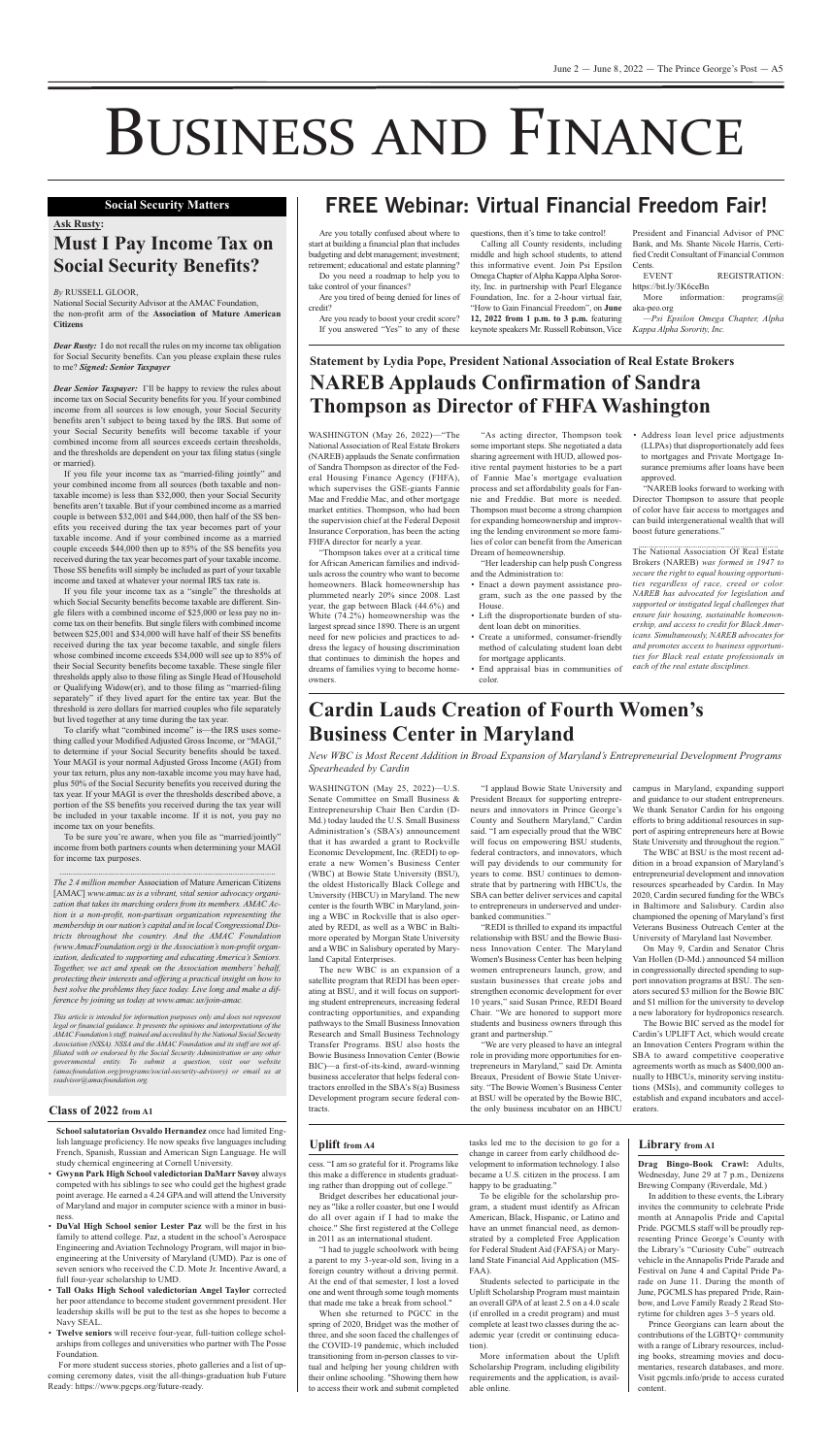The blue crab, the chesapeake Bay's most valuable catch and a closely watched proxy for the health of its underwater ecosystem, is less abundant now than at any time since scientists began regularly tracking the species in 1990.

The new winter dredge survey conducted by the Maryland Department of Natural Resources and Virginia Institute of Marine Science and released may 19 found an estimated 227 million crabs in the Bay. The previous low was 270 million crabs in 2004.

Year-to-year population fluctuations, even dramatic ones, are common for the species. fishery managers say the plunge wouldn't be so concerning except that it has been accompanied by a three-year streak of belowaverage reproduction.

And they aren't sure what's behind the decline.

"It's shocking in that we've had enough females over the last couple years to produce a good year class, and it hasn't happened," said Genine McClair, blue crab program manager for the Maryland DNR. "The question everyone has is: 'why do we have this low recruitment?"

Meanwhile, one of the Bay's leading advocacy groups described the survey results as worrying and called on regulators to take immediate actions to protect crabs, especially adult females.

The juvenile downturn has gone on so long that crabbers can expect to find lighter loads in their crab traps, McClair said.

"you've had more crabs come ashore this year than any year in 54 years," an exuberant Terry Vincent, owner of Lindy's Seafood in Dorchester county, mD, told the Bay Journal in 2019, a year in which total abundance was more than twice as high as the current number. "Nobody's seen this."

"fisheries regulators and scientists must work quickly to identify the key ecosystem factors influencing blue crab recruitment and survival so that they can be mitigated to ensure a healthy blue crab population in the future," said Chris Moore, a Chesapeake Bay foundation scientist.

> To be successful, scientists say, blue crabs rely on a several overlapping dynamics: plenty of underwater grasses to live in; the right ocean currents to nudge larvae back into the Bay; enough clams and oysters to feed on; and a little luck with avoiding pred-

One factor is generally well accepted: Broad swaths of underwater grasses have been lost as wet weather is flushing more nutrients and sediment into the estuary.

The overall adult population had been buoyed by a strong 2019 juvenile recruitment class. But now that their three-year life cycle is almost certainly over, only smaller classes remain.

"we were living off that big recruitment we had in 2019, so it would have been nice to have another big recruitment to keep the



population at that higher level," mcclair ators, most notably the invasive blue catfish. added.

crabs have proved a difficult species to manage. In 2008, the U.S. Department of commerce declared the chesapeake commercial crab fishery to be a disaster, and both Maryland and Virginia responded with significant catch restrictions, mostly aimed at ensuring the survival of adult females.

By 2019, fishery managers, crabbers and scientists were celebrating signs that the blue crab's recovery in the chesapeake Bay was about to kick into a higher gear.

Many environmentalists consider travel an environmental "sin" given the carbon emissions generated by the cars, buses, trains and planes we use to get from Point A to B, but it's up to each of us to determine how much travel is enough. in the meantime, airplane and train manufacturers and the industries that serve them are doing a lot to green their operations and products.

As for airplanes, manufactur-

Both states began easing some of their curbs. But since then, the crab's trajectory has veered downward, baffling experts.

> Not surprisingly, electric drive planes are also on the horizon. israel's Eviation has a zero-emission prototype plane that can fly up to an hour after charging for



similar strategies, such as electric powered trains. Gravity powered trains use gravitational force generated by braking (like hybrid electric cars)—to power their batteries.Train builders are also starting to embrace electric drive systems to save on fossil fuel consumption. These newer hybrid systems can cut emissions and

"But that's not the only thing driving [the lower crab numbers]," said Adam Kenyon, deputy chief of the Virginia Marine Resources Commission's fisheries division. "To put your finger on one thing, that's where it's difficult."

crabs don't appear to be overfished, regulators say. in 2021, commercial and recreational boats harvested crabs at a rate well below the adult female threshold established a decade earlier.

Still, the three jurisdictions that regulate the chesapeake region's crab catch—the Maryland DNR, Virginia MRC and Potomac River Fisheries Commission—are likely to consider new harvest limits in the coming weeks.

> **CONTACTS:** Five Rail Sustainability Trends for 2021, freightwaves.com/news/5-railsustainability-trends-for-2021; Airlines want to make flight more sustainable. How will they do it? cen.acs.org/environment/sustainability/airlines-want-make-flightsustainable/99/i32#the-search-forgreener-airplane-materials.

*Jeremy Cox is a Bay Journalstaff writer based in Maryland. You can reach him at jcox@bayjournal.com. This article first appeared on May 19, 2022, on BayJournal.com and was distributed by the Bay Journal News Service.*

# ENVIRONMENT

### **Maryland State Parks invite Public to Support Our Pollinators**

(NAPSI)—It's likely you see one of the most common sources of plastic pollution everyday—on the ground, in parking lots, in gutters or at the beach—cigarette butts. This is not trash but toxic garbage and plastic pollution poisoning marine life and humans.

*'Project Butterfly & Bumblebee'Includes Activities and Donation Opportunities*

#### *Dear EarthTalk:*

*You hear a lot about electric cars and trucks these days, but has there been any carbon-saving innovation lately in trains and even planes?* —michael c., Summit, nJ

ers are working hard to replace toxic materials with greener ones. One example is chrome, a carcinogen heavy metal that is used extensively within passenger cabins and elsewhere in many airplanes. Manufacturers have developed 3D printing using carbon fiber compounds to replace chrome and many other metals used throughout a plane's body. This also cuts down significantly on weight, which in turn saves fuel and emissions.

fuel substitution is another sustainability fix that airlines are starting to take seriously. One particularly green substitute fuel comes from Fulcrum BioEnergy, which converts garbage into jet fuel that can augment regular car-

(May 24, 2022)—This spring, the Maryland Park Service has launched Project Butterfly & Bumblebee, an ongoing slate of programs and activities to educate the general public about the role pollinators play in maintaining diverse ecosystems and the nation's food supply.

bon-intensive jet fuel and thus save on emissions. The company's technology utilizes chemical breakdowns of waste to produce fuels that mix with normal jet fuel, cutting emissions by as much as 20 percent.

30 minutes.

Individuals can donate (https://www.shopdnr.com/MPS Donations.aspx) to support butterfly and bumblebee habitat and education in state parks. Projects supported by these donations include planting and restoring native gardens, field edges, and meadows that benefit a wide variety of species and connect park visitors to the beauty and wonder of nature.

fuel usage by up to 11 percent, which amounts to an average fuel savings of some 6,000 gallons of diesel per trip.

of course, it isimportant to understand that travel is often a luxury. And while it can be an essential—such as seeing far-flung relatives or participating in work trips—it can often be minimized. To minimize your carbon footprint and—more important—minimize damage to our imperiled planet, consider reducing your plane travel. while both forms of transit are problematic, trains are a better choice for the planet.

The growth of the transit industry and a globalized economy mean that travel is inevitable as a habit, necessity and pastime. Nevertheless, it'simportant not to take plane and train travel for granted. The less you travel, the lower your carbon footprint will remain, so it's up to you to find the right balance between maintaining your quality of life and helping fight global warming. Maybe in the future we can travel great distances without any environmental guilt. But until then, it's better to think twice about taking any trips that aren't absolutely necessary.

WASHINGTON (May 25, 2022)-Today, U.S. Senators Chris Van Hollen and Ben Cardin (both D-Md.) announced \$1,000,000 to help preserve and restore hundreds of acres of declining wetland habitats across Maryland's Eastern Shore, as well as in Delaware and Virginia. This Department of the Interior and U.S. Fish and Wildlife Service funding for the Delmarva Oasis project is administered through the migratory Bird conservation commission and was authorized by the North American Wetlands Conservation Act (NAWCA). The funds will be directed to Ducks Unlimited in partnership with Eastern Shore Land Conservancy and Lower Shore Land Trust in Maryland, among others in Delaware and Virginia. The Delmarva Oasis project funding will help conserve bird populations and wetland habitats while supporting local economies and outdoor recreational opportunities, such as hunting, fishing, and birdwatching. "Our wetlands are at great risk of erosion. That's why I've fought to secure federal investments through the North American Wetlands conservation act to help save our wetlands and conserve our wildlife populations through collaborative conservation efforts with key onthe-ground partners. This investment will not only support the health of our environment but also our local economy, recreation, and tourism," said Senator Van Hollen. "Maryland's wetlands on the Eastern Shore provide vital shelter and habitat for various species of wildlife, especially migratory birds. As we grapple with sea level rise and the other harmful effects of climate change, this new funding will sustain healthy populations of iconic birds and preserve biodiversity, in turn, contributing to our local recreation and tourism industries," said Senator cardin. wetlands provide many economic, ecological, and social benefits to species and the surrounding communities. They are also important protections from the effects of climate change such as flooding and rising seas. Partners in NAWCA projects include private landowners, states, local governments, conservation organizations, sportsmen's groups, Tribes, land trusts, and corporations. As of 2021, Maryland had 26 NAWCA state projects either completed or underway. These projects have conserved 58,371 acres of wildlife habitat. in addition, Maryland has four NAWCA multi-state projects to restore habitat throughout the chesapeake Bay watershed. These projects have conserved 45,934 acres of wildlife habitat.

> **EarthTalk®** is produced by Roddy Scheer & Doug Moss for the 501(c)3 nonprofit **EarthTalk**. See more at https://emagazine. com. To donate, visit https//earthtalk.org. Send questions to: question@earthtalk.org

Rail companies are pursuing

#### **Greener Trains, Greener Planes Coming Our Way** Earth TALK™

**Eviation's allelectric Alice airplane israel's Eviation can fly for an hour on a battery charge with zero emissions.** image cour-TeSy earThTalK

#### *By* Jeremy cox **Bay Journal News Service**

# **Chesapeake Bay Crabs Hit Population Low**

Since cigarette filters are made of plastic, they can take years to decompose, leaving behind toxic microplastics that pollute our environment—and could make their way inside of us. In fact, every smoked cigarette filter contains 15,000 strands of microplastic fibers. Though often invisible to the human eye, microplastics are nearly everywhere—polluting the food we eat, the water we drink, and even the air we breathe.

So, what exactly are microplastics? microplastics are tiny pieces of plastic measuring less than 5 millimeters long, or about the size of a sesame seed or smaller.

Due to their tiny size, microplastics are nearly impossible to remove from our food and water sources. As a result, they can cause great harm not only to our environment, but also to our health. it might come as a surprise to learn that Americans ingest an estimated tens of thousands of microplastic particles a year.

adding to the problem, cigarette butts are the most littered item on Earth. They're also the most discarded item found on california beaches and waterways.

"Though microplastics are small, the microplastic fibers produced from smoked cigarette filters can cause massive damage to our environment and our bodies. microplastics pollute our oceans and leach into our soil, and as a result, can harm our wildlife, our food sources, and consequently our health. Putting an end to tobacco product waste isn't just best practice but a necessity for the health of our environment and our communities," said Eben Schwartz, Marine Debris Program Manager at the california coastal commission.

The tobacco industry is a top global plastic polluter, producing six trillion cigarettes every single year. more than 4.5 trillion cigarette butts are dumped into the environment globally, each year, and the microplastic remnants can make their way into our communities, our food, and ultimately our own bodies. microplastics have been found in apples, pears, lettuce, broccoli and carrots, as well as in seafood commonly consumed by humans.

holding the tobacco industry accountable starts with exposing their lies and unmasking the damage they've caused.

learn more about the tobacco industry's impact on the environment at https://www.undo.org.

## **PrOTECTiNG OUr ENVirONMENT Big Tobacco and the Microplastics Problem**

phoTo By will parSon/cheSapeaKe Bay program

**A male blue crab rests on the deck of a Virginia institute of Marine Science research vessel in 2016 after being caught near the mouth of the york river during the annual blue crab winter dredge survey.**

pollinators are any insect or animal that transfers pollen from one plant to another in order to facilitate the fertilization to form fruits or seeds. They include a number of species of bees, butterflies, beetles, moths, wasps, flies, ants, and even birds. maryland State parks are committed to the protection of these vital creatures.

park visitors are invited to participate in ongoing educational programs and visit existing gardens, fields, and meadows at parks that support thriving pollinator populations. "parks for pollinators" is also the theme of the 15th annual park Quest (https://dnr.maryland.gov/parkquest/pages/home.aspx) family activity series happening now throughout maryland State parks. *—Maryland Department of Natural Resources*

## **Van Hollen, Cardin Announce \$1 Million to Support Conservation Efforts**

#### *Funding will help conserve or restore hundreds of acres of wetland across Maryland*